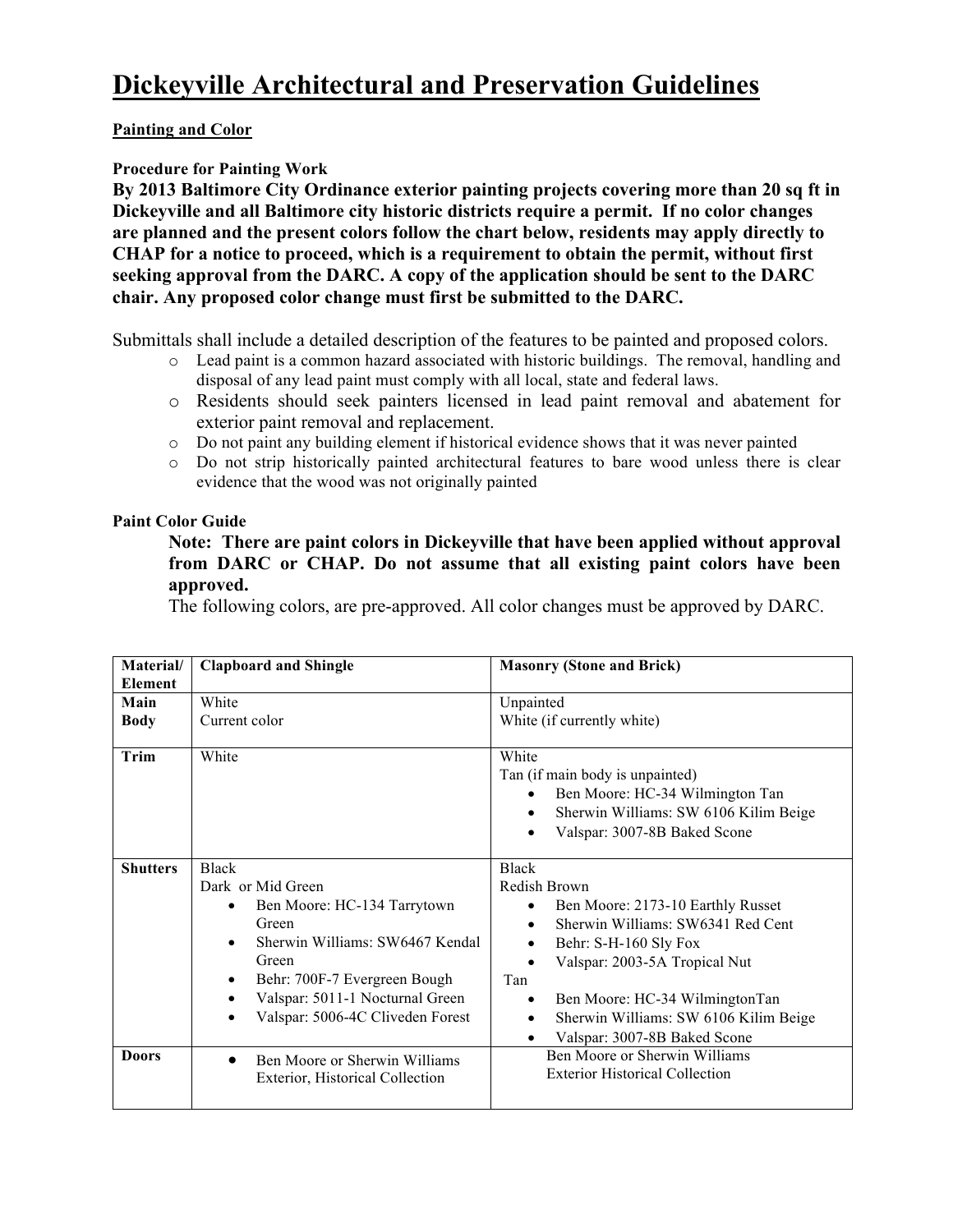# **Dickeyville Architectural and Preservation Guidelines**

### **Masonry**

- o Cleaning
	- Clean masonry only when heavy soiling causes deterioration
	- Use gentlest means possible (100-400psi)
- o Mortar
	- Replace mortar only if deteriorated
	- Replacement mortar must match historic mortar joints in color, texture, joint size, profile and hardness. Do not use synthetic caulking compounds as alternative to mortar.
- o Brick
	- Repoint open and deteriorated mortar joints in brick masonry to match existing.
	- When repairing a section of a brick wall, match the existing brick in color, size, and texture; and the existing wall in pattern and profile. Tooth new masonry into existing.
- o Stone
	- Only remove or rebuild substantial portions of stone masonry walls for structural integrity reasons
	- § If necessary replace with new to match existing in color, size, texture, coursing and pattern.

### **Wood**

- o Only replace wood features that are deteriorated beyond repair. Replace with exterior grade wood species that match the deteriorated features being replaced.
- o Photograph architectural features that are slated for replacement prior to their removal.
- o Use historic documentation, physical evidence including comparable examples in the neighborhood or photographs to accurately replicate missing features. If such documentation is not available use a contemporary design compatible with the size, scale and material of the historic building.
- o *Note: While CHAP allows synthetic material for occasions when in kind replacement is not possible, Dickeyville does not allow the use of synthetic materials.*
- o Retain or replace original wood siding in kind. Vinyl, aluminum or other synthetic siding is not permitted. *Note: CHAP allows alternate materials on "elevations that are not visible from a public way" Dickeyville does not allow alternate materials on any elevation.*

### **Metals**

o When in kind replacement is not possible, a compatible substitute may be used. Replicate existing features in size, form, shape texture and appearance. Do not replace deteriorated metal features with material that do not have the same visual integrity.

### **Doors**

- o Storm doors must match the shape of the opening, have a narrow-frame design that enables the inner door to be seen and have a finish that matches the inner door. Reflective coatings on storm doors are not allowed. Wood storm doors are preferred. Aluminum storm doors may be considered.
- o Never replace a door if repair and maintenance can improve its performance and preserve its physical and historical integrity.
- o Do not use steel-covered hollow core doors in historic doorways.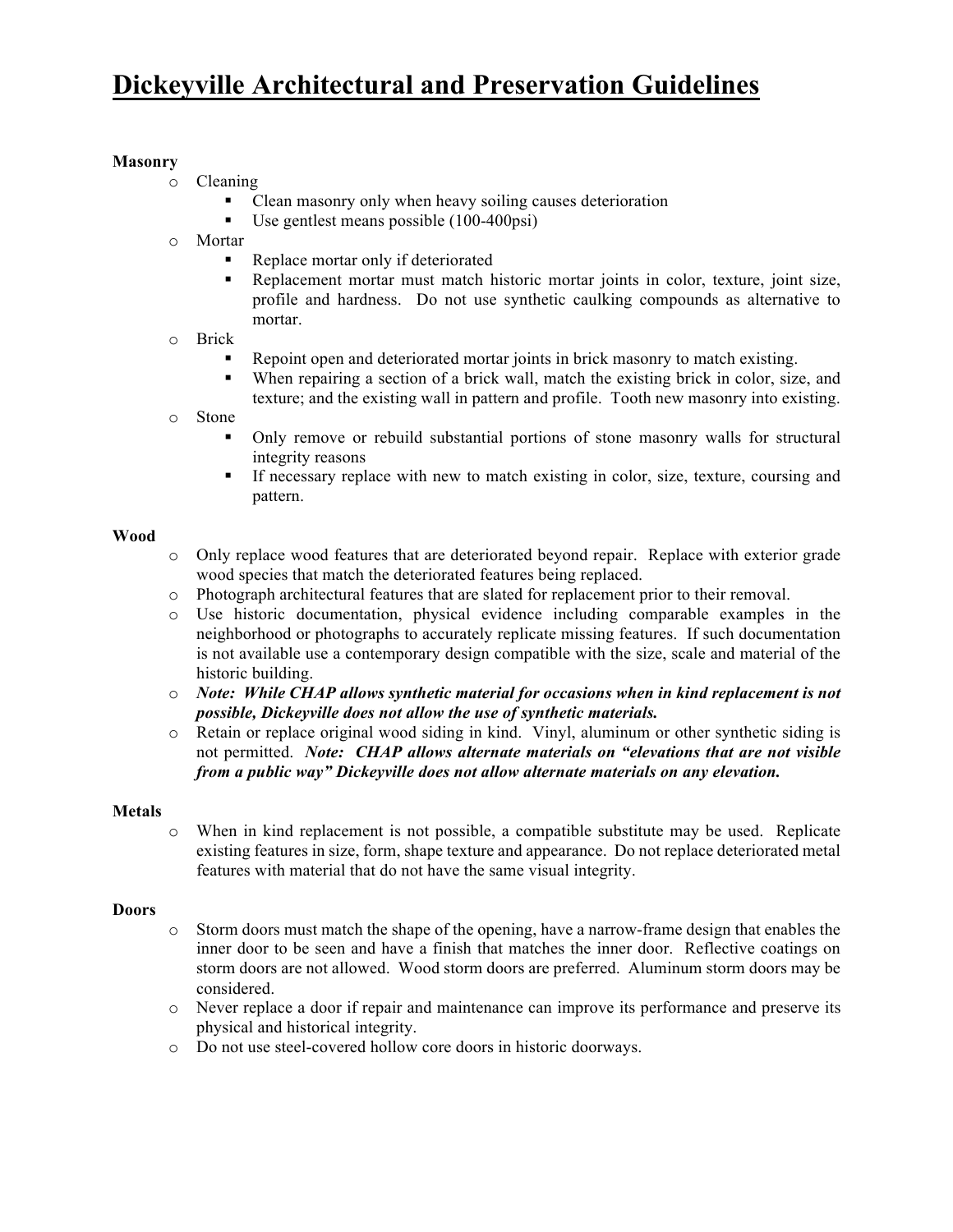## *Porches and steps*

- o *Porches are important to the integrity of numerous Dickeyville buildings. Retain the original materials and the architectural features such as handrails, columns, balusters, brackets, and porch roof materials and decoration. If they must be replaced the new material should match the old as much as possible.*
- o *New porches and decks (floors with no roofs) should be designed with great care. Deck floors and railings can look especially contemporary. On porch and deck additions, the details where the additions meet the older structure require skillful attention.*

### **Windows**

- o Repair deteriorated window components whenever possible. Do not replace historic windows unless they are deteriorated beyond repair. *Note: Dickeyville allows only wood windows (true divided light or simulated divided light) to replace wood windows. Exterior aluminum clad wood windows are not allowed.*
- o If window replacement is thought to be necessary, obtain the input of a professional experienced in historic preservation. Windows that appear to be in poor condition may be repairable.
- o Where windows are deteriorated beyond repair replacement windows shall match the historic windows in size, type, configuration and detail.
- o Where sashes are deteriorated beyond repair, repair the frames and install new sash within them.
- o Where both window sash and frames are being replaced, pre-manufactured windows of the required size and configuration may be permitted. Match size and configuration, material, form and overall appearance of original windows including frames, sash and muntins. While simulated divided light (SDL) muntins (also known as grilles) are allowed snap-on muntins in lieu of true divided lights are not acceptable.
- o *You may submit storm windows if they are visually unobtrusive, and can be removed without damaging the existing window or door frame. Storm windows should match the trim color. Wood and aluminum storm windows may be considered.*

### *Shutters*

o *Shutters are essential to the character of Dickeyville. If you have the original wood shutters next to your windows maintain them as well as possible. If they must be replaced, or if there are missing shutters, install new wood shutters that are the correct proportion and size for your windows. Non wood shutters are not allowed.* 

### **Roofing and Roof Drainage Systems**

- o Replace historic roofing materials with materials that match the existing roofing whenever possible
- o When in kind replacement is not feasible, install substitute materials that are visually, physically and chemically compatible with the historic roof materials. New materials must match historic materials in color, texture, size, shape, profile and general appearance.
- o Selectively repair deteriorated sections of historic roofing material rather than completely replacing the roof whenever possible. *The D.A.R.C. can supply names of roofing contractors who specialize in slate roof repairs.*
- o CHIMNEYS: See Masonry section for repair. Retain all details of chimney in repair; If chimney replacement is required, document the chimney with photographs before dismantling it. Dismantle and salvage existing materials if possible. Reconstruct the chimney to match the original,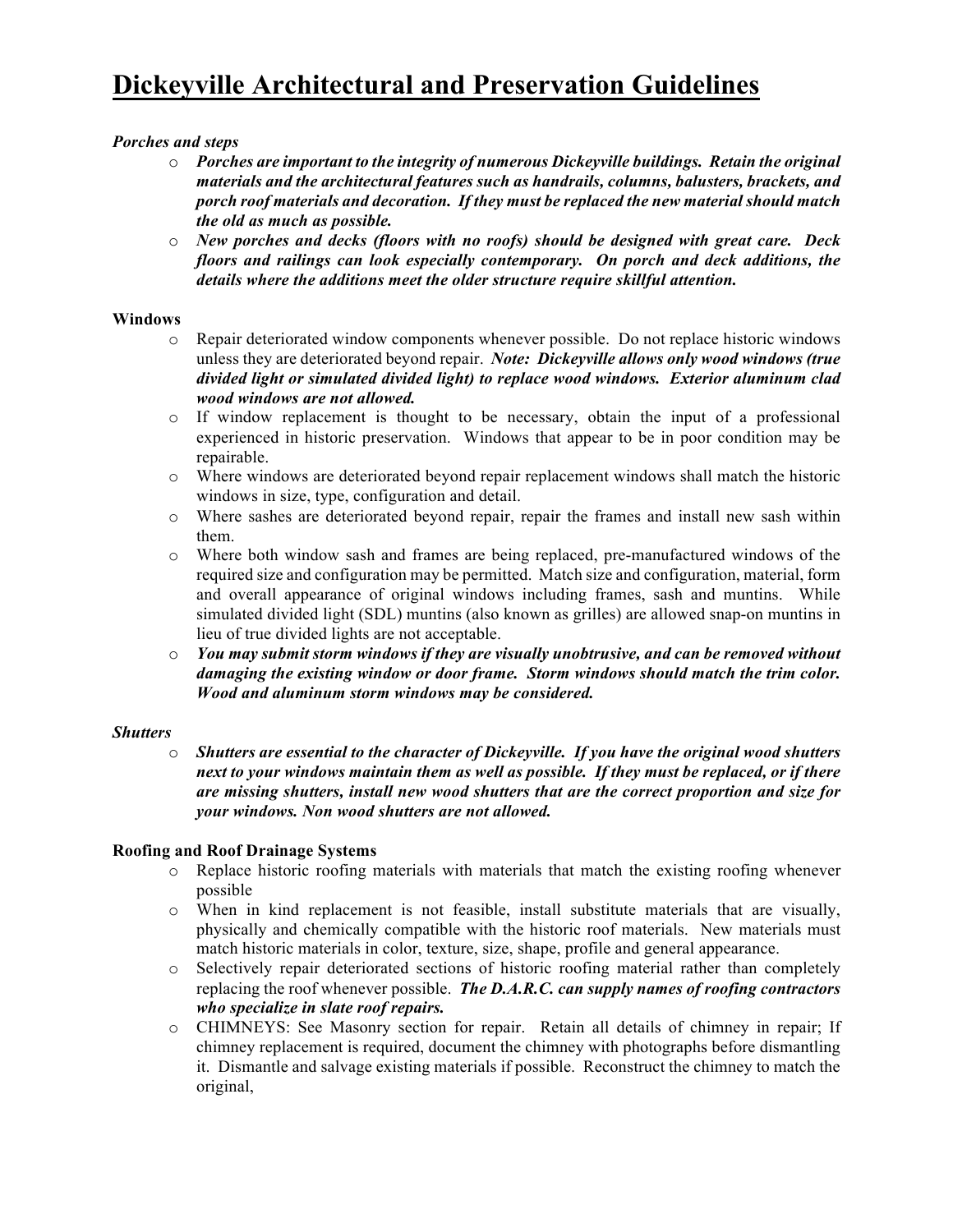# **Dickeyville Architectural and Preservation Guidelines**

- o GUTTERS AND DOWNSPOUTS: New gutters and downspouts, when required, must match existing historic gutters and downspouts in profile, color and finish.
	- § *There are two types of gutters: half rounds and "ogee," which are squarish. The half round is more historic. Avoid PVC gutters, and remember that if the gutters are of galvanized metal they must be specially prepared for paint to adhere.*
- o *ROOFTOP ELEMENTS: Skylights, satellite dishes, new dormers, solar panels, antennae and vents will be evaluated on a case-by-case basis based upon location, design and impact on existing historic elements and view corridors.*

### *Fences and Railings*

- o *Fences in Dickeyville are traditionally of picket design, and should be painted white. They must be of wood, preferably ¾" thick. Plastic fences are not allowed.*
- o *Some homes have split rail fences. These should be left to weather naturally.*
- o *Wrought Iron fences and railings should be maintained per the "Metals" section and C.H.A.P guidelines. Maintain wrought iron to prevent rust. Wrought iron is typically painted glossy black. If iron fence or railing is anchored in masonry joints inspect the joints regularly and repoint as required to prevent freezing and loosening of railing.*
- o *To contain pets, owners may wish to add a wire mesh behind their fences. Such additions must obtain the approval of the Architectural Committee, and will be evaluated on a caseby-case basis.*

## *Site Elements and Auxiliary Buildings (Retaining walls, sheds, garages, sidewalks, patios, etc.)*

- o *Existing site features such as retaining walls should be carefully maintained and repaired with care per the guidelines previously mentioned for stone and brick structures. Note that improved drainage behind site retaining walls may extend the life of the wall.*
- o *New site features such as patios, walkways and driveways are reviewed on a case-by-case basis. Generally when considering new paving materials historic context should be considered. Brick and stone closely matching those used on existing historic structures are encouraged. Poured concrete or concrete pavers or pre manufactured retaining systems have a particularly contemporary aesthetic and generally will not be approved.*
- o *When adding impervious surfaces drainage should be carefully considered as it may have impact on both yours and your neighbor's property. Submittals for new site elements should consider drainage impact and demonstrate how it will be addressed.*
- o *New auxiliary buildings will need to consider historic context, scale, materials, visual impact (for adjacent neighbors and for the village), and site location.*

### **Lighting**

- o Preserve, protect and retain historic light fixtures
- o Select new fixtures that are compatible with the period and design of the building and will not rust and stain the building.

### **Signage and Awnings**

o See C.H.A.P. Guidelines and submit a proposal to the D.A.R.C.

### **Mechanical, Electrical and Plumbing Systems**

o *When you add modern mechanical services such as air conditioning, a satellite dish, or a propane tank, these should be installed in spaces that require the least possible alteration to the physical appearance of your house and property, and be as inconspicuous as possible.*